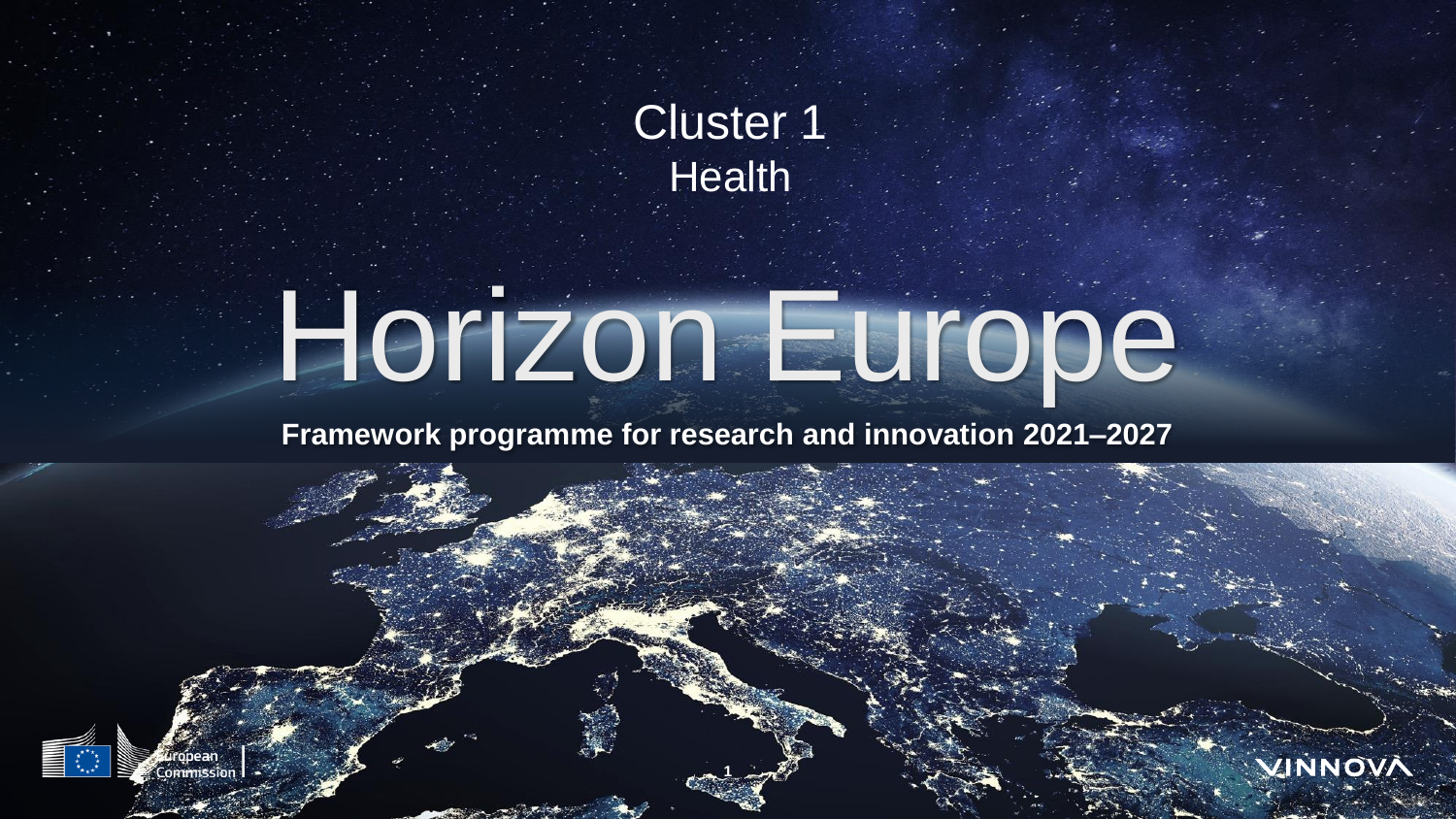The Horizon framework programme is a **POLITICAL INSTRUMENT** where research and innovation are needed to achieve political priorities





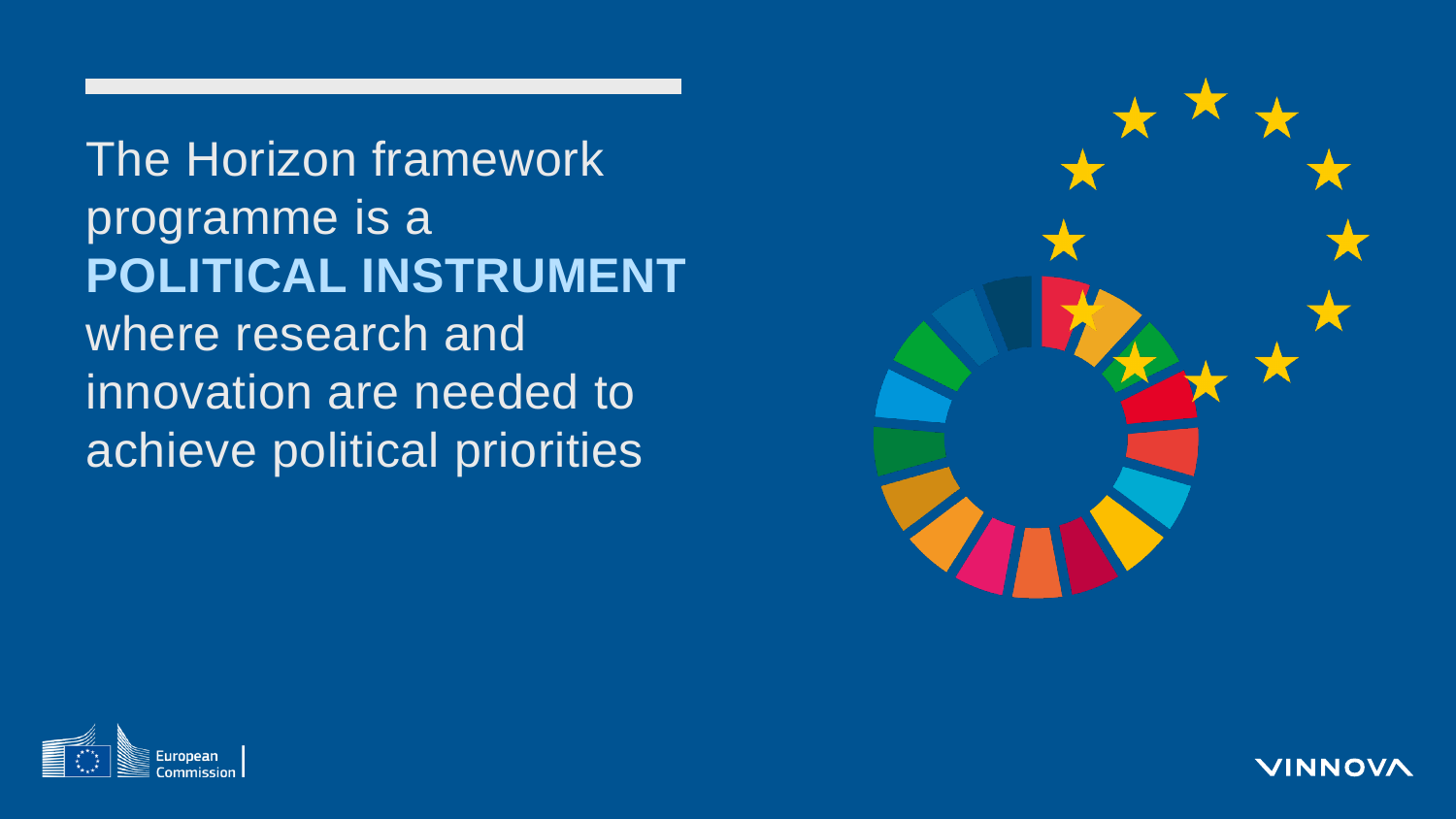# Horizon Europe 2021–2027 Evolution not a revolution

to strengthen the EU's scientific and technological bases

to boost Europe's innovation capacity, competitiveness and jobs

to deliver on citizens' priorities and sustain our socio-economic model and values



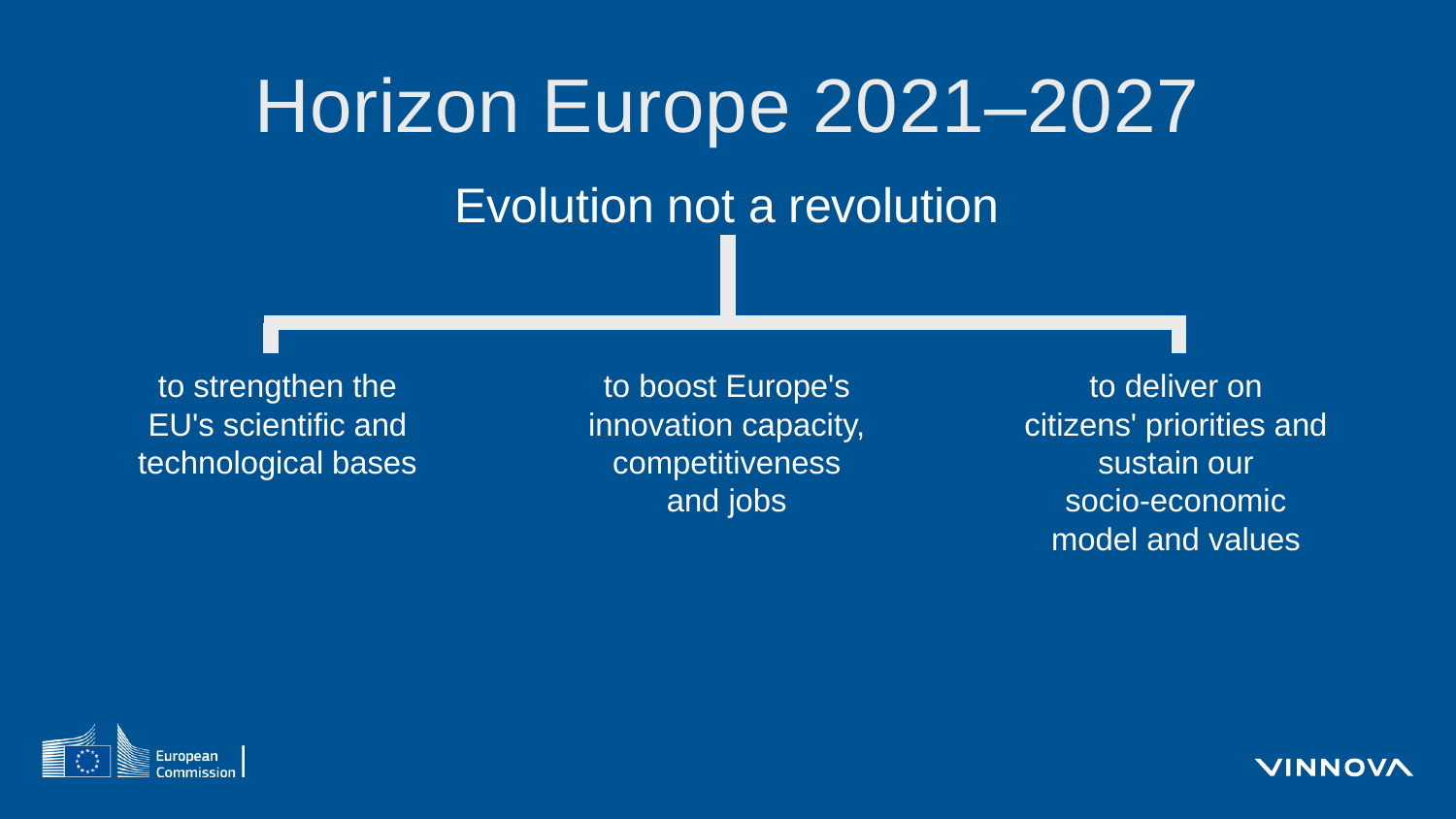### Horizon Europe

#### **Missions**





Pelare 3 infomöte: EIC:s [finansieringsprogram | Vinnova](https://www.vinnova.se/kalenderhandelser/20222/03/eics-finansieringsprogram-for-banbrytande-teknologier/) VINNOVA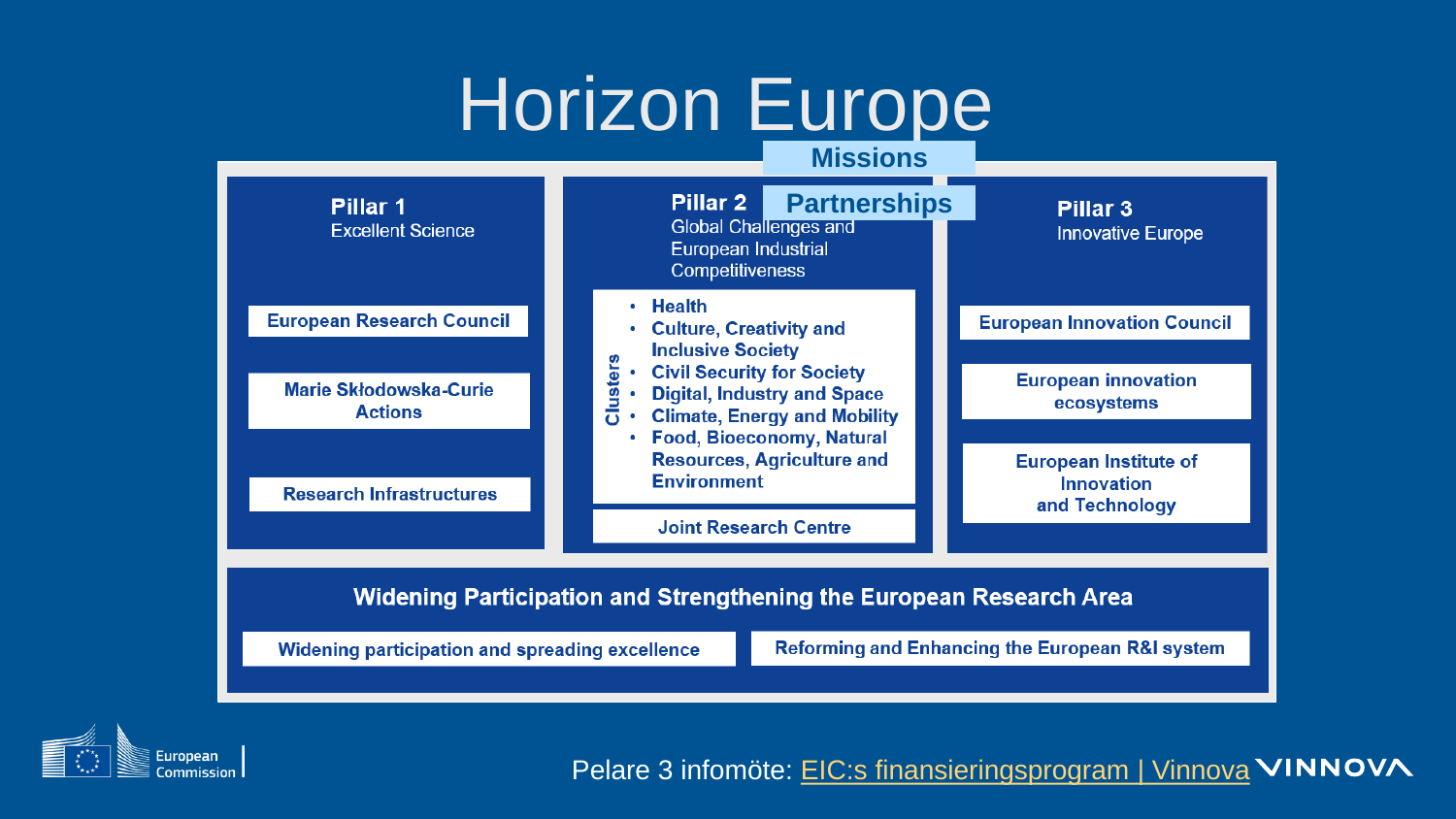### Possible European partnerships

#### **Health**

- EU-Africa Global Health
- Innovative Health Initiative (IHI)
- Chemicals Risk Assessment
- Fostering an ERA for Health research
- Large-scale innovation and transformation of health systems in a digital and ageing society
- Personalised Medicine
- Rare Diseases
- One Health AMR
- Pandemic preparedness

#### **Climate, energy and mobility**

- Transforming Europe's rail system
- Integrated Air Traffic Management
- **Clean Aviation**
- Clean Hydrogen
- Built environment and construction
- Towards zero-emission road transport
- Mobility and Safety for Automated Road Transport
- Batteries
- Clean Energy Transition
- Driving Urban Transition
- Smart and zero-emission waterborne transport

#### **Digital, industry and space**

- High Performance Computing
- Key Digital Technologies
- **Smart Networks and Services**
- AI, data and robotics
- Photonics Europe
- Clean Steel Low Carbon Steelmaking
- European Metrology
- Made in Europe
- Carbon Neutral and Circular Industry
- Global competitive space systems

#### **Food, bioeconomy, natural resources, agriculture and environment**

- Accelerating farming systems transition
- Animal health: Fighting infectious diseases
- Environmental Observations for a sustainable EU agriculture
- Rescuing biodiversity to safeguard life on Earth
- A climate neutral, sustainable and productive Blue Economy
- Safe and Sustainable Food System for People, Planet & Climate
- Circular bio-based Europe
- Water4All: Water security for the planet

#### **Pillar III Cross-Pillar**

- *EIT Climate KIC*
- *EIT Health*
- *EIT Food*
- *EIT InnoEnergy*
- *EIT Raw Materials*
- *EIT Digital*
- *EIT Urban Mobility*
- *EIT Cultural and Creative Industries*
- *Innovative SMEs*
- *European Open Science Cloud (EOSC)*



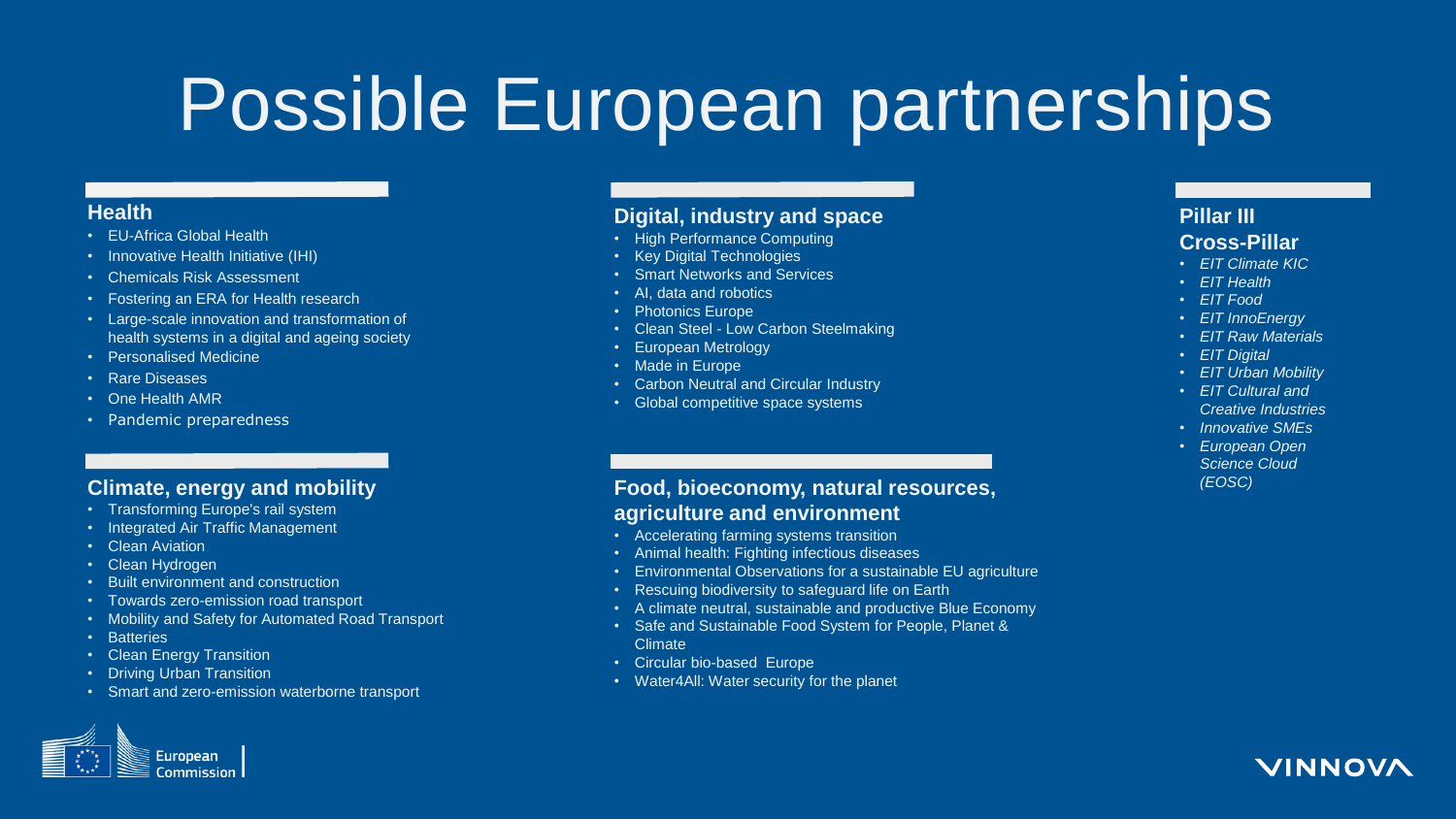### Mission areas

Missions are not about R&I - they are about delivering a public good. They are used to agree on a European level what we want to change and deliver it in society.



**Adaptation to Climate Change, including Societal Transformation** 

**Cancer Healthy Oceans, Seas, Coastal and Inland Waters**

**Climate-Neutral and Smart Cities** 

**Soil Health and Food**



**VINNOVA**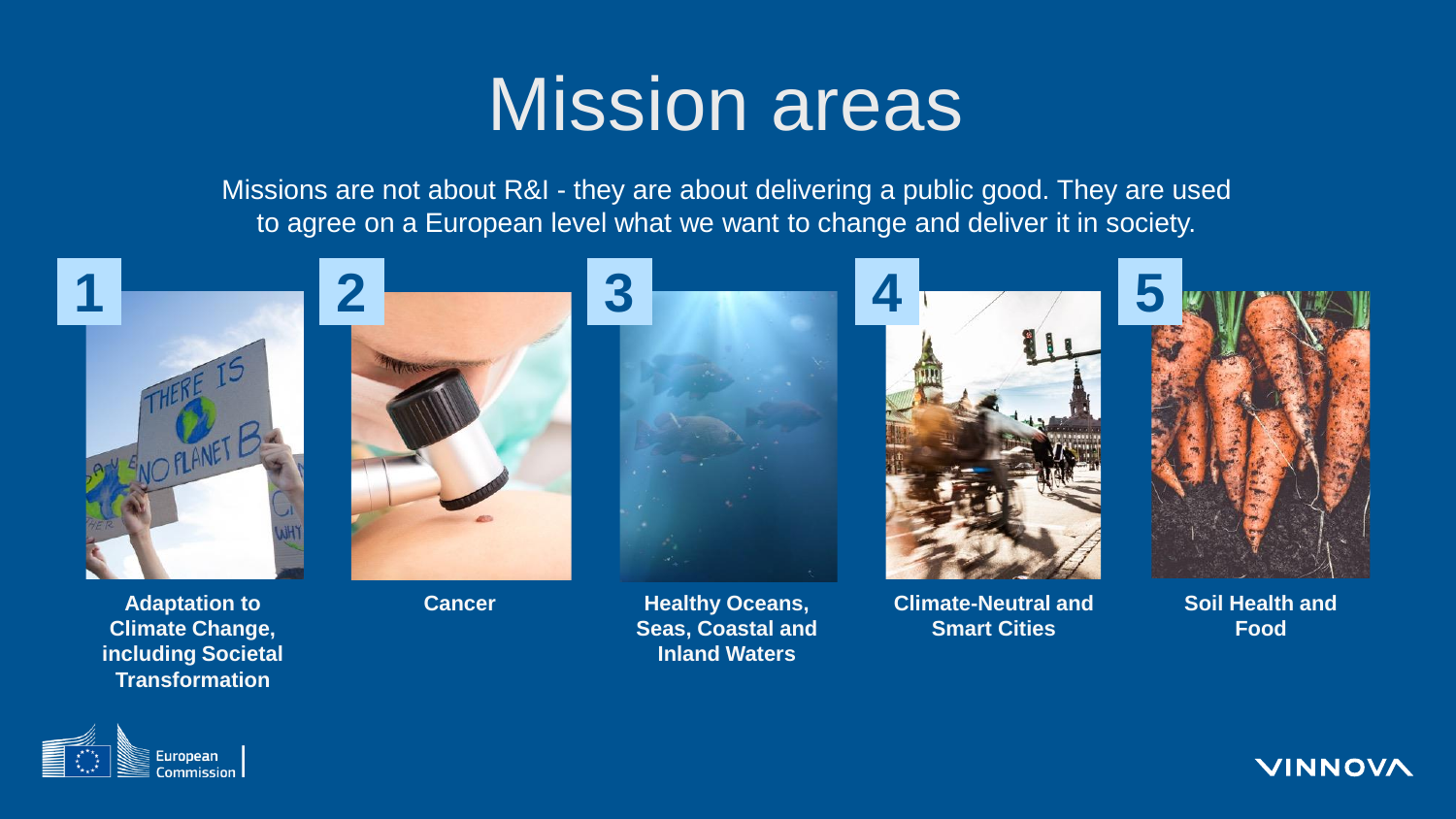### Möjligheter för förstudieprojekt

#### [Förberedelseprojekt inför internationell ansökan inom hälsa och mat](https://www.vinnova.se/e/utlysning-2021-01671/forberedelseprojekt-infor-2022-00046/)

Cut-offs: 12 maj; 11 aug; 20 okt

Aktiviteter som stärker

- projektets innehåll
- teamets sammansättning
- *inte* extern hjälp att skriva ansökan

200 000-300 000 SEK, 2-12 månader

[Planeringsprojekt inom Hållbar industri 2022](https://www.vinnova.se/e/utlysning-framja-deltagandet-i-horisont-europa/framja-svenskt-deltagande-i-horisont-2021-03954/)

Deadline: 30 mars

utveckla projektidén, etablera ett starkt konsortium, samt planera de resurser

Upp till 500 000 SEK (koordinator), resp. 300 000 SEK (partner)



Gäller utvalda utlysningar inom Horisont Europa som stänger under hösten 2022! (Fortsättning planerat)VINNOVA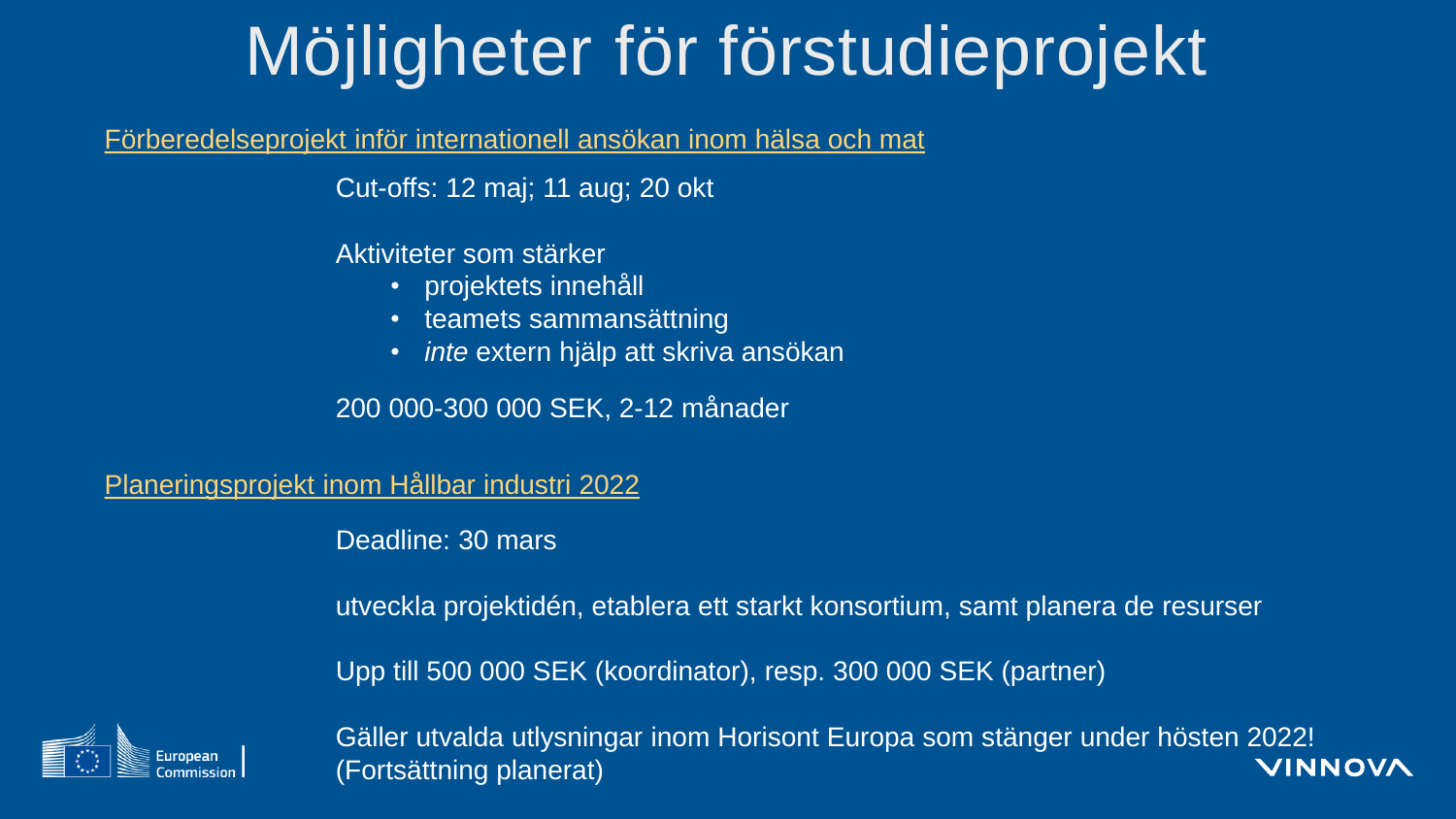# NCP





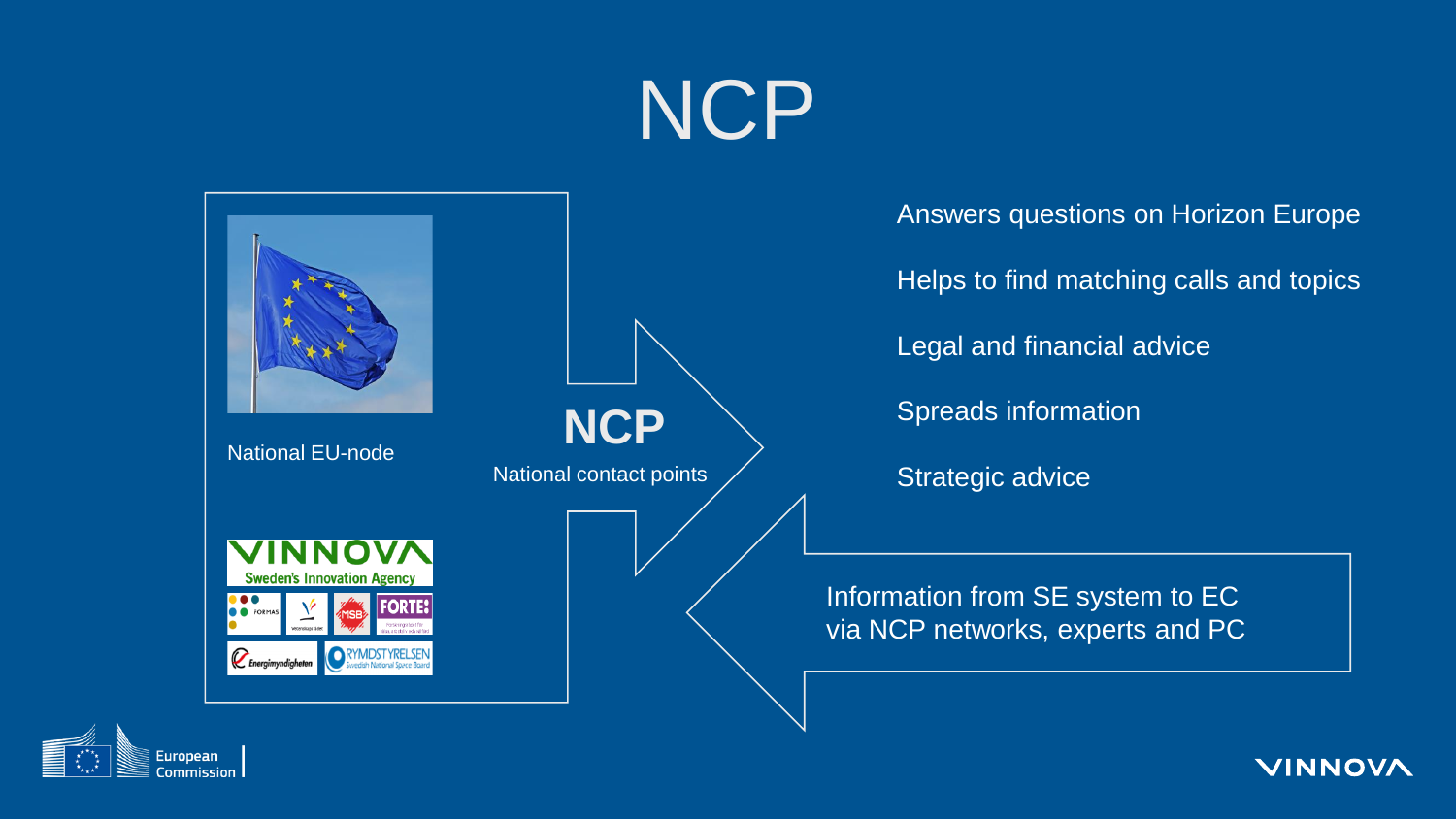### Useful links

| Information on Horizon Europe | Vinnovas website on Horizon Europe (HE) - overview on HE and contact details to NCPs              |
|-------------------------------|---------------------------------------------------------------------------------------------------|
|                               | EC programme overview over Horizon Europe                                                         |
|                               | <u>Funding and Tenders</u> – EC portal for calls for tenders, topics and application              |
|                               | ECs information on Missions and the Mission Work programme                                        |
|                               | ECs information on European partnerships                                                          |
|                               | Reference Documents - rules, guides and templates for HE, and current full work programmes in pdf |
|                               |                                                                                                   |
| <b>Proposal writing</b>       | Recordings of EC seminars on writing a successful proposal for Horizon Europe                     |
|                               | 24 march (submission and evaluation)                                                              |
|                               | 21 April (impact)                                                                                 |
|                               | 22 June (How to prepare a successful innovation procurement proposal for Horizon Europe)          |
|                               | 28 Sept (Funding & Tenders Portal Partner Search and person profile)                              |
|                               | SweLife instruction videos on proposal writing and practicalities                                 |
|                               |                                                                                                   |
| Networking and SME            | <b>EUSME</b> – Swedish support office for small and medium-sized enterprises                      |
| $\sqrt{2}$                    | <b>EEN Match - European Enterprise Network matchmaking database (SME)</b>                         |



**[Joint Research Centre](https://ec.europa.eu/jrc/en/)** 

VINNOVA